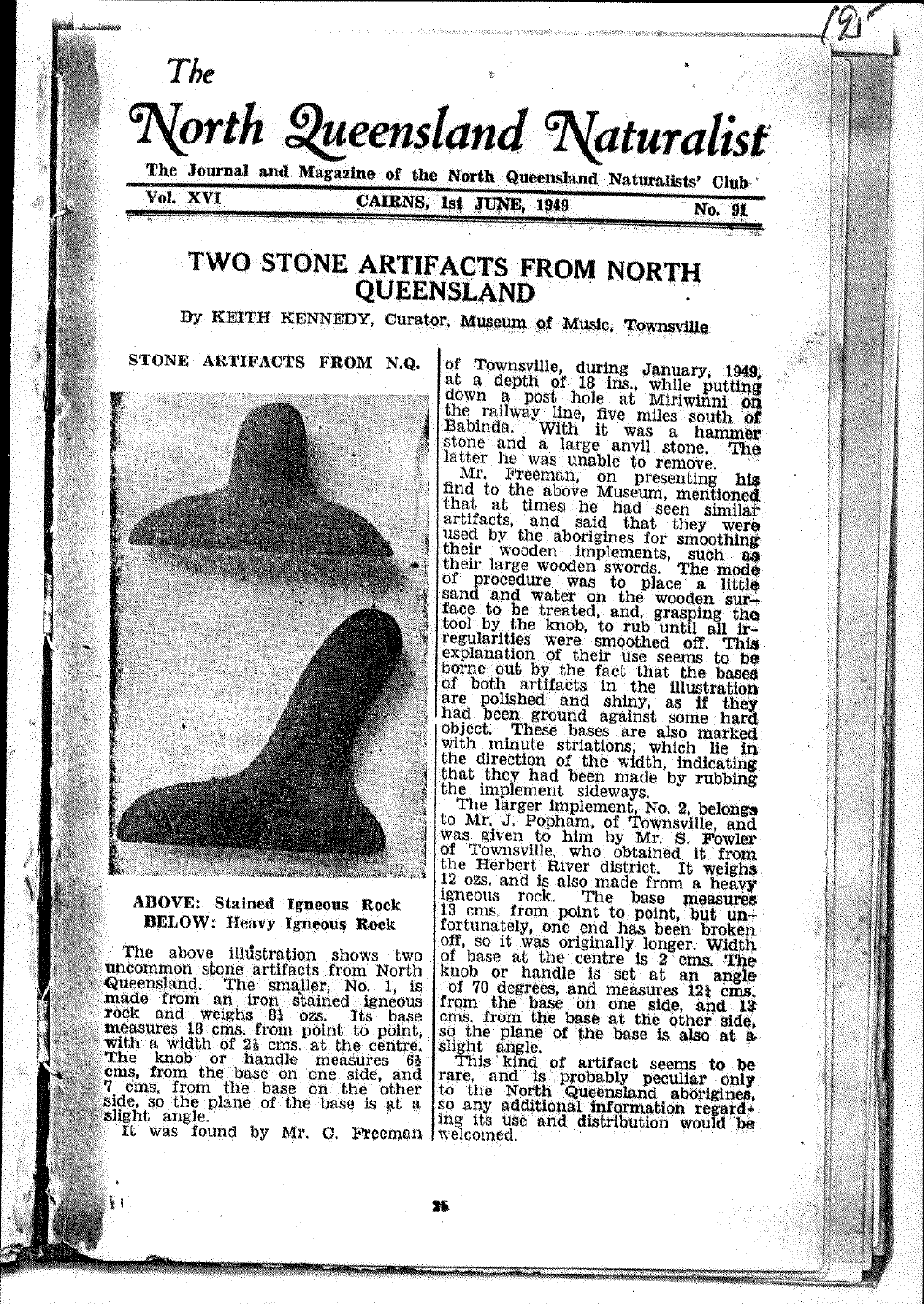THE NORTH QUEENSLAND NATURALIST

### **RARE BIRDS IN THE TOWNSVILLE DISTRICT**

books understate the range of several swallow Plovers.<br>species known here. Thus Neville The Pied Heron (Notophoyx aru-<br>Cayley quotes Cardwell as the south- ensis) officially recorded from the the Tooth-billed Bower bird (Scenattributed by him to the Cairns district only.

Honev-eater (Stomionera unicolor). of the Pied Heron, but its plumage one of our most constant garden visi- was dull instead of glossy, and it tors, is quoted by him as extending lacked the head plumes. Standing in "from Fitzroy River in the north- shallow water, it scratched the mud west to the Leichhardt River in with one foot, as the Little Egret Queensland". This honeyeater is not sometimes does. If it was indeed a common in the surrounding bush, young Pied Heron, one wonders and does not appear to have spread whether it was actually bred here. In along the coast. It would appear Possibly however, it takes longer than that it has penetrated to this area one season for the young to attain through north-west Queensland.

are not uncommon, and include the caller down our coast. Diamond Dove (Geopella cuneata), Another rare bird recorded on the Red-backed Kingfisher (Halcyon Common is the Black-tailed Godwit pyrrhopygius) and Cockattel (Leptol- (Limosa limosa). Though its range ophus hollandicus) which last has is wide, recorded appearances in Ausbeen observed nesting at Stuart. Itraila have been very rare, and I had Most fascinating is the Australian never seen it until the summer of Example is the Australian Hever seen it until the summer of flock<br>appears when the marshes of the 1947-48. During that summer a flock<br>appears when the marshes of the 10 about twenty remained in the<br>Common are reduced to dr have not been able to learn much Naturalists' Club, and myself observed about the Pratincole's migrations, but them on several occasions and had it seems likely that it also comes ample opportunity of studying their from the west. Some birds books distinctive markings which leave no expressly exclude the east coast area doubt as to identity. from its range.

the Common. A colony of Pratin- as a rare bird. Fifteen years ago I coles spreads itself over a large area, caught a glimpse of one on the big and each pair seems to have its own lagoon at Belgian Gardens, and on territory. This fact enabled me to the following Sunday I tramped all a marvellous display of decoy tactics. large-footed baby birds, though less I concluded that no other birds were conspicious, are quite common. Probreeding, as my presence provoked tection of bird life on the Common no such response from other members and the damming of lagoons, have of the colony, though I spent much created a perfect breeding ground, time among them that year. They and I am happy to say that this are interesting bir though most of their time is spent!

Ornithologists appear to have done on the ground, they are often seen little field work in the Townsville flying high in pursuit of insects, so district, with the result that our bird that they are aptly described as

early limit of birds actually present North Australian coast, Wyndham to<br>the limit of birds actually present North Australian coast, Wyndham to<br>in this or the Mt. Spec district, e.g., Cape York, makes rare appearances<br>the same locality for a week, and in May<br>1945, I observed, again in the same Chowchilla (Orthonyx spaldingi) are area, what I assumed to be an immature pied heron, as it could not be identified as any other species. Its More surprisingly, the White-gaped size, form and colouration were those adult plumage. From our few glimpses, Dry weather visitors from inland it would seem to be merely a stray

rom its range. The main meeting on the Lotus-bird (Irediparra gallinacea) exerce in a series of visits the pro- around the lagoon looking valiny for exerce in a series of visits the pro- around the lagoon looking valiny for gress of the one young bird, which, lanother. Now there are red-crested

28

NANCY HOPKINS.

### ABORIGINAL MILLSTONES OR GRINDING STONES-DUCHESS DISTRICT

By RODERICK LE ROSSIGNOL

Cloncurry is in the heart of the with one implement having a thin . from it approximately eight miles half an inch wide, traversing the south west by road, is close to areas shorter dimension at approximately extra some very well preserved one third the distance from one end. *Fraborigines* 

and investigations, consequently corroboree ground, a flat level area.<br>
Some interesting traces of tribal stacles to leave a cleared circular<br>
Some interesting traces of tribal stacles to leave a cleared circular<br>
"aborigi ditions to the excellent collection of ethnological artifacts already in their **TOSSESSION.** 

Both implements are, of course, the lower grinders, or nether-stones, and strangely enough, each is incomplete insofar that the extreme two or three inches of stone at one end were almost squarely broken across, the fragments therefrom being lost to our collecting.

mately of equal dimensions, they assume a some some and the powdery mately of equal dimensions, they ash were found beneath the surface, incessure overall:--36.0 plus and 33.0 also a few bones of what was prob-<br>plus cm. in spectively. Being imperfect they were area was interesting, being within spectavely. being iniperfect the the basic and the form what must have<br>drightally of somewhat greater length. half a mile from what must have<br>Each is fairly uniformly flat with been a series of permanent water-<br>drudely hol structure in the process of from where the watercourse took an side gind of the process of from where the watercourse took an grinding food materials. These de-<br>encircling series of bends between pressions varying between the longer dimensions, somewhat to lone giving way to abruptly steep<br>one side of the utensil and occupy- hills at the east and south, low lying<br>ing less than one half of the total for some distance elsewhere. The width.

be quartzite, or a dense sandstone, sparse.

### TOWNSVILLE AND DISTRICT · NATURALISTS' CLUB

President: K. Kennedy, Esplanade and Rose St., Kissing Point<br>Hon. Secretary: Elizabeth Kennedy, P.O. Box 178, Townsville The Club meets usually on the first Friday of the month. Meetings held, at Adult Education Centre Lecture Hall.

MARCH MEETING and account of phalaemopsis), only small<br>Mr. S. Brock gave an account of specimens remain. Numbers of a<br>his visit to Cooktown just before the terrestial orchid (Dipodium punctacyclone, when he went there to secure turn). were observed, including as specimens of Coleoptera. He described variety alba. Of the Coleoptera, or the geophysical aspect of the sur- beetles which were gathered, some rounding country, and gave a list of beautiful iridescent specimens were the birds he observed during his stay exhibited by the lecturer. There were not many epiphytic orchids to be seen, as the vicinity of Cooktown has been depleted by collectors, March Field Day was the well known Cooktown Creek, south of Bluewater.

sociation with several other artifacts, Recently a short period was spent and in the perimeter of an erstwhile

Several small mounds of quartz fragments, not exceeding eighteen<br>inches in diameter and some eight inches high, were observed twenty yards away from the perimeter of the corroboree area- their significance if any, could not be determined. within the cleared circle, but<br>placed eccentrically, were the remains<br>of a fire. Much fragmented char-Roughly oval in shape and approxi- coal, small stones and fine powdery

difficult and one had of the total whole region was very scantily vege-<br>The stone in each case appears to tated, trees, being mostly stunted and

**MARCH FIELD DAY** March Field Day was to Althuse